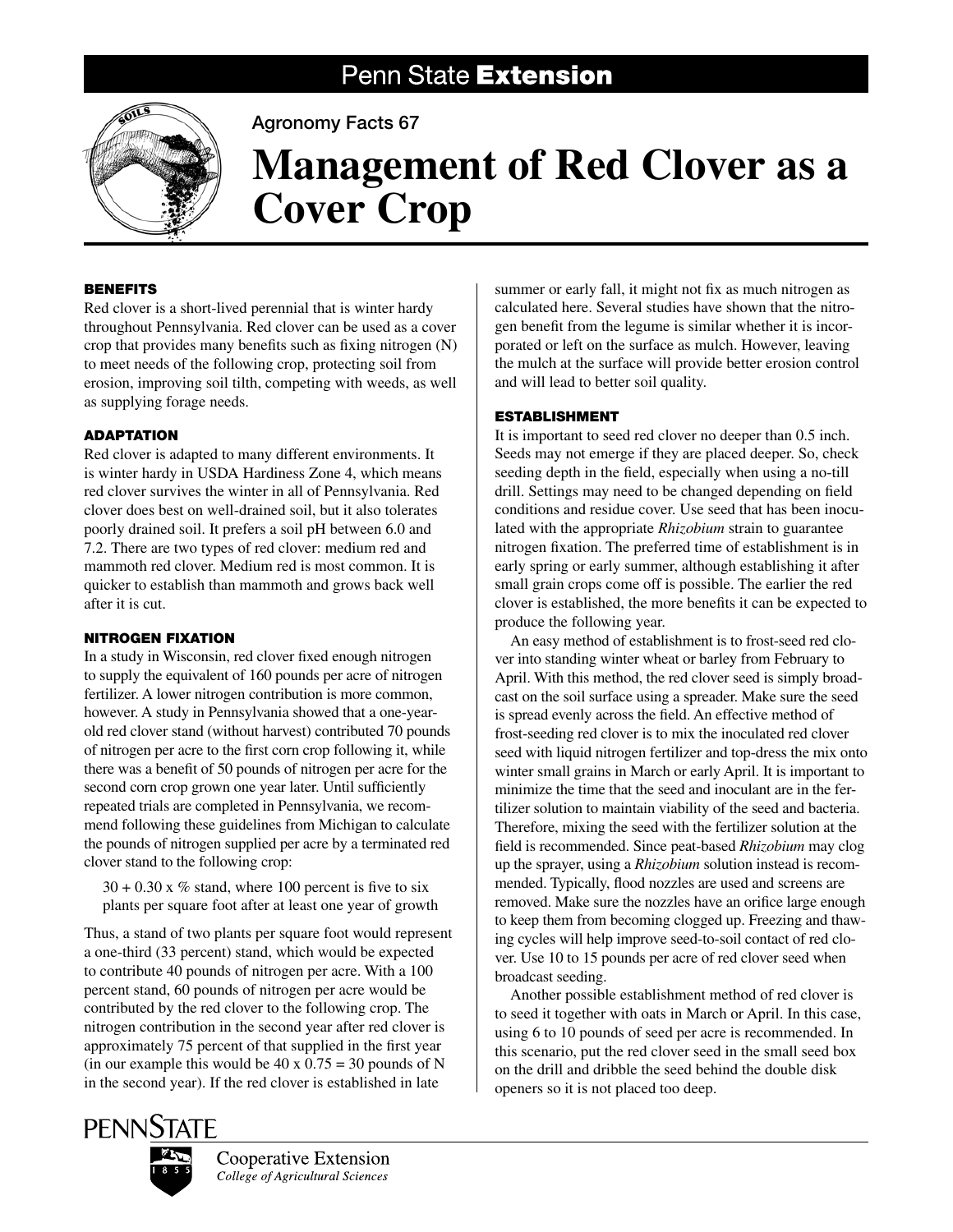

2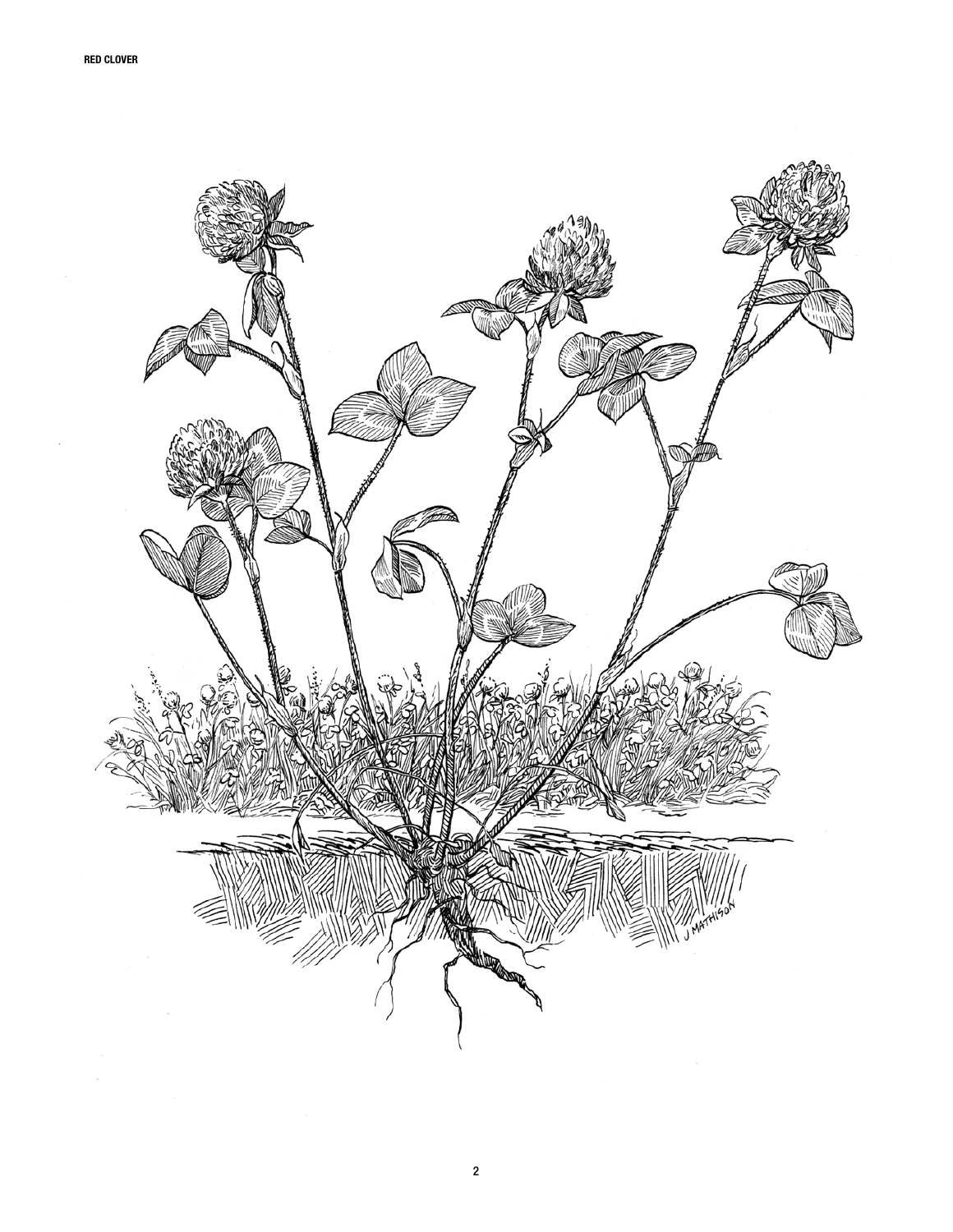Red clover can also be broadcast into corn or soybeans starting around the second half of June. Interseeding red clover earlier could result in main crop yield penalties due to competition of the red clover. Some farmers broadcast the red clover seed into corn or soybeans prior to last cultivation for weed control, thus improving red clover seedto-soil contact. Red clover can also simply be broadcast in corn or soybeans without cultivation. Unfortunately, many herbicide programs preclude successful establishment of red clover this way. See the *Penn State Agronomy Guide* for information on rotational restrictions of herbicides for red clover establishment. One possibility is to use Roundup Ready corn or soybeans as long as the herbicide program for those crops is limited to herbicides without much residual activity (such as glyphosate or 2,4-D). The seed can be flown on with an airplane or helicopter, or can be broadcast by driving a spreader through the field. Broadcasting red clover seed into soybeans just before leaf fall (when soybean leaves start to turn yellow) has been proven a successful method. The leaves that fall after the red clover seed has been broadcast help increase humidity around the seeds. If red clover is broadcast on the soil surface without any accompanying cultivation in the summer, stands are often not uniform due to dry soil conditions and poor seed-to-soil contact. Therefore, use a high seeding rate.

Finally, red clover can be drilled into small grain stubble in late summer. It is possible to mix the red clover with other seeds, such as orchard grass, oats, wheat, or rye. The advantage of these mixtures is that the grass crops establish faster, providing protection to the red clover and quick cover, while the different root systems have their own particular effects on soil structure. The drawback of mixtures is that the red clover experiences competition from the companion crop and is likely to produce less growth.

#### Management

Little management is required when red clover is used as a cover crop. No fertilizer needs to be applied to the clover in most cases. Nitrogen fertilizer can be detrimental to the red clover as it stimulates grass weeds to be more competitive. Some producers report that a well-timed application of MCPA for broadleaf weed control in a small grain underseeded with clover may also suppress red clover growth for more efficient small grain harvesting. Harvesting one cutting of red clover forage is possible in the fall in red clover that was established early in the year. The biomass can also be left to decompose in the field, thus contributing to the soil organic matter pool and the organic nitrogen reserves in the soil. Cutting red clover may stimulate new growth and, hence, additional nitrogen fixation. If forage is removed from the field, some of the benefits of red clover will be lost.

#### **TERMINATION**

Red clover can be terminated with a herbicide (Table 1) or by plowing it into the soil. Spring termination is usually required when red clover is used as a cover crop to guarantee maximum nitrogen fixation. An excellent herbicide program to terminate a red clover stand prior to planting corn is one pint of 2,4-D LVE and one pint of dicamba (Banvel or Clarity). Apply 2,4 D and/or dicamba 7 to 14 days prior to or 3 to 5 days after corn planting if corn seeds are planted at least 1.5 inches deep. Do not plant soybeans after dicamba application. Applying 1 to 2 pounds per acre of atrazine will help provide additional control of the red clover. Glyphosate or paraquat alone are not recommended to kill a legume such as red clover. No-till establishment of the following crop helps maintain more benefits of the cover crop, such as superior soil protection and moisture conservation, than if tillage is used. If tillage is used, it is important to realize that most conservation tillage tools such as chisel plows or disks are unlikely to completely kill the red clover and prepare a satisfactory seedbed. The moldboard plow is most effective in terminating a red clover stand. The moldboard plow, however, is the least soil friendly. Some people have therefore used chisel plows mounted with sweeps that overlap. The sweeps should completely cut the red clover roots off to obtain a satisfactory kill. A red clover stand can harbor soil insects that can occasionally attack subsequent crops such as corn. Use a crop scout to determine if a soil insecticide is justified.

#### Management Summary

- Seeding rate should be 6 to 15 pounds per acre (lower rate if drilled; higher when broadcast).
- Seeding depth should be no deeper than 0.5 inch.
- Mowing red clover and leaving the cuttings in the field allows additional nitrogen fixation.
- • Kill red clover with herbicides that are effective on broadleaves (e.g., 2,4-D LVE, dicamba, clopyralid).